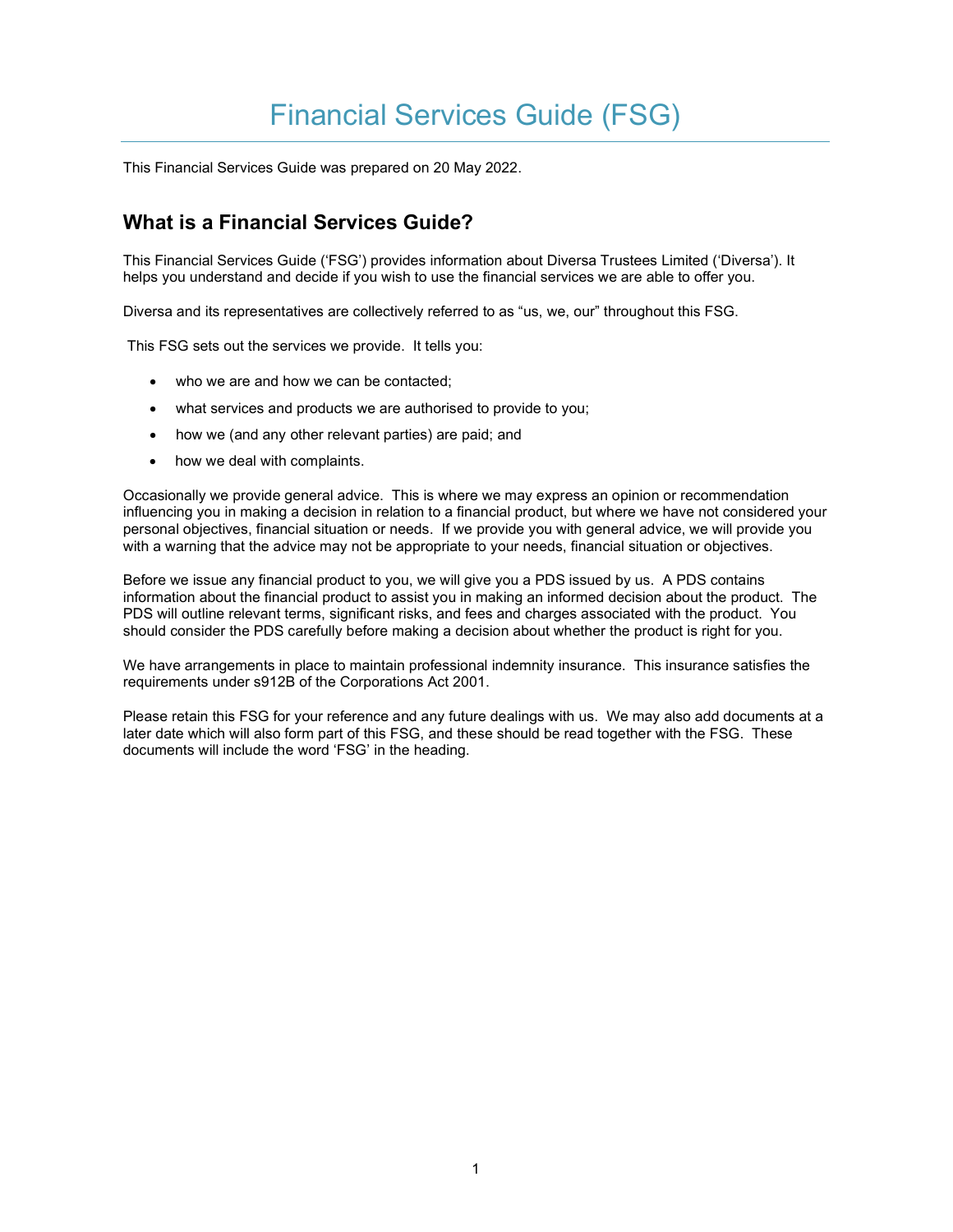# Who will be providing the financial services to you?

### The Licensee

Diversa is an Australian Financial Services Licensee (AFSL number 235153), an APRA regulated Registrable Superannuation Entity Licensee (RSEL number L0000635) and trustee of a number of APRA regulated superannuation funds.

Diversa is responsible for the financial services that it, and its representatives, provide to you. We are also responsible for, and authorise, the content and distribution of this FSG.

Our contact details are as follows:

| Licensee name:      | Diversa Trustees Limited                          |
|---------------------|---------------------------------------------------|
| <b>AFSL number:</b> | 235153                                            |
| Address:            | Level 9, 2 Southbank Boulevard Southbank Vic 3006 |
| Website:            | https://diversa.com.au/                           |
| Phone:              | +61390972800                                      |
| Email:              | contact@diversa.com.au                            |

If you have any questions about this FSG or our services, you can contact us using the contact information above.

### On whose behalf do we act?

As we are a product issuer, we act on our own behalf when we provide financial services to you. We do not act on your behalf.

### What services and products are we authorised to provide to you?

We are authorised by our AFSL to provide general financial product advice in relation to deposit products and superannuation.

We are also authorised to deal in relation to superannuation products, and to provide a superannuation trustee service. We are authorised by our AFSL to provide these services and products to both retail and wholesale clients.

We will only provide you with general advice and dealing services in relation to our products and those products issued by our related entities. We will not provide you with general advice or dealing services in relation to products issued by financial services providers that are not related to us. There is an important difference between 'general advice' and 'personal advice'. We will only provide you with factual information or general advice regarding certain financial products. In providing general advice we do not take into account your particular objectives, financial situation or needs. We are not authorised under our AFSL to provide you with personal advice.

In providing our services, other financial matters may arise, however, we are not authorised to assist with any financial products and services except those explained above. You should seek specific advice from the appropriate professionals on other matters relevant to you.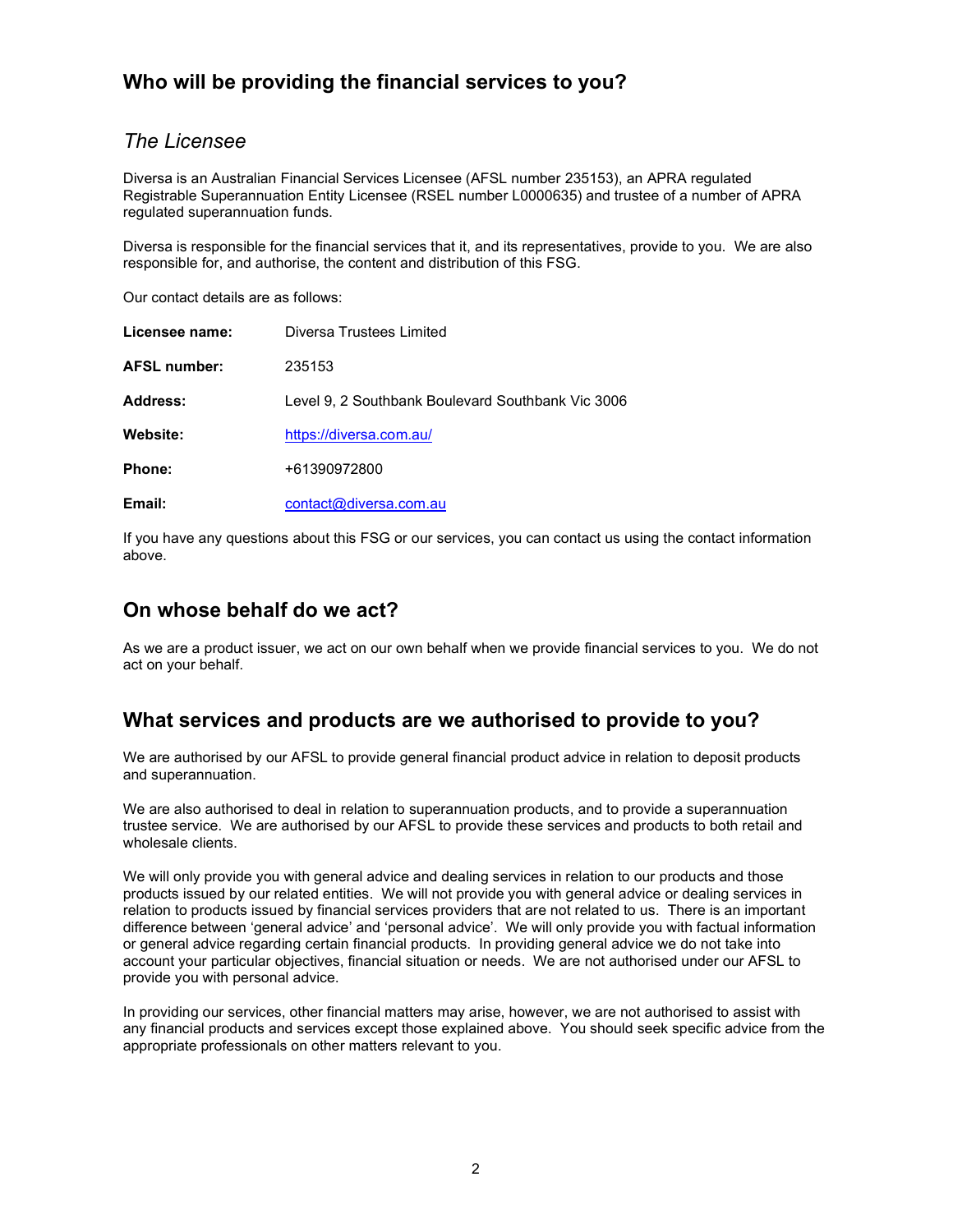# What fees and commissions are payable to us?

Diversa does not charge you for the provision of general advice. Diversa receives fees for acting as trustee of each superannuation fund of which it is the trustee. Details of these fees are set out in the PDS for each superannuation fund of which Diversa is the trustee and can be obtained upon request free of charge by contacting us using the details set out above.

You may request more details about the way we are remunerated within a reasonable time after receiving this document.

# How are we and third parties remunerated?

Diversa's directors and employees (including any employees of a related body corporate) are remunerated by salary and may also be awarded an annual bonus which may comprise fixed and variable components, and cash benefits.

Bonuses will depend on the achievement of performance targets including the delivery of best outcomes for members.

Diversa's shareholders (including any shareholders of a related body corporate) will also receive a benefit based on the Diversa's ongoing company performance.

You may request more details about the way these people or entities are remunerated within a reasonable time after receiving this document and before any financial services are given to you.

By using or continuing to use our services, you agree that:

- 1. All fees and charges received by us as described in this FSG (other than third party fees and charges) are a benefit given to us by you, in exchange for the services provided by us.
- 2. We do not charge asset-based fees where you are investing using borrowed money.
- 3. You understand, consent to, authorise and direct us to charge you in this way.